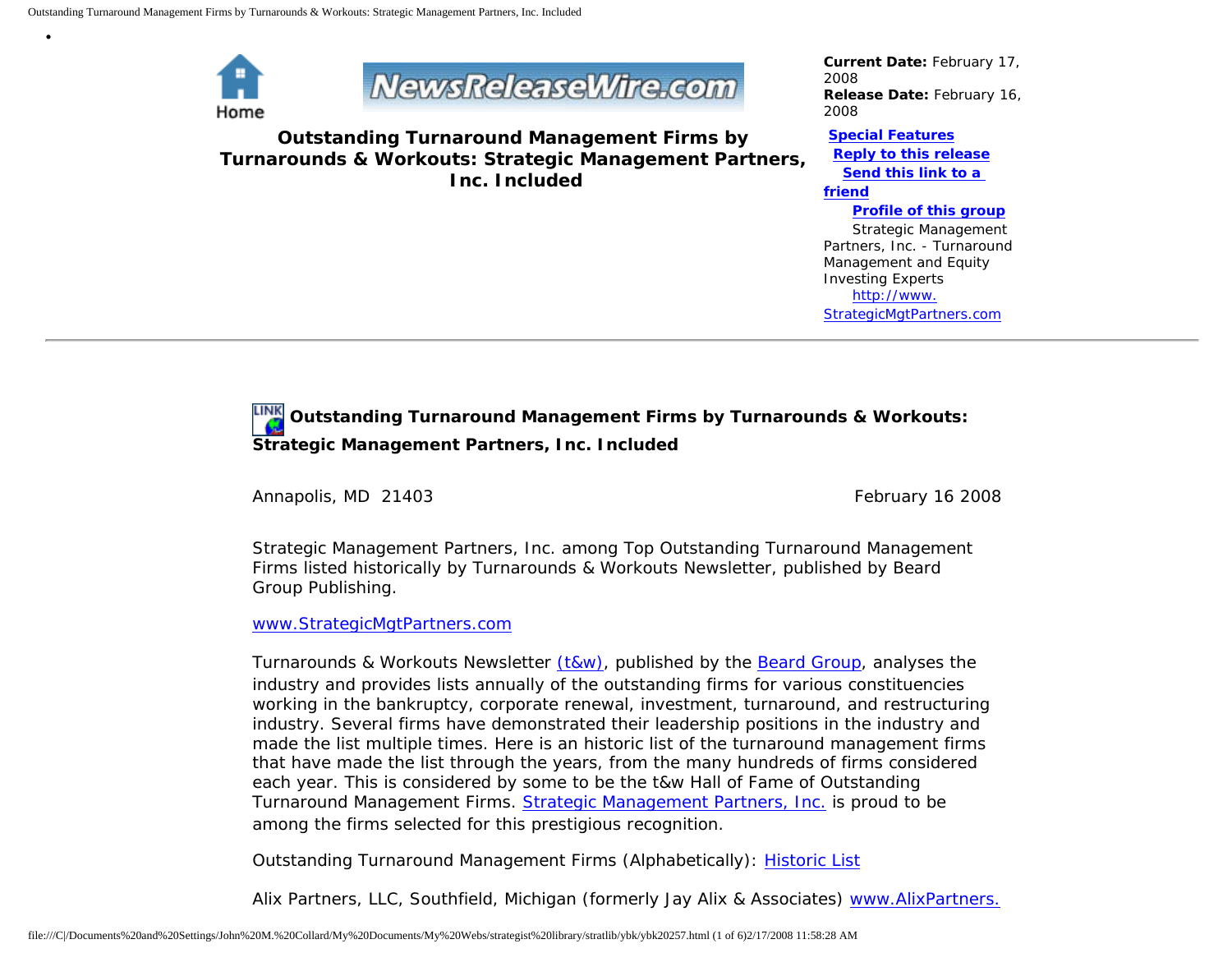[com](http://www.alixpartners.com/)

Allomet Partners, Ltd., New York, New York [www.Allomet.com](http://www.allomet.com/) Alvarez & Marsal, Inc., New York, New York [www.AlvarezandMarsal.com](http://www.alvarezandmarsal.com/) Bridge Associates, LLC, New York, New York [www.BridgeLLC.com](http://www.bridgellc.com/) Brincko Associates, Inc., Los Angeles, California [www.Brincko.com](http://www.brincko.com/) Buccino & Associates, Inc., New York, New York [www.BuccinoAssociates.com](http://www.buccinoassociates.com/) Carl Marks Advisory Group, LLC, New York, New York [www.CarlMarks.com](http://www.carlmarks.com/) Chamberlain & Gansler, Inc., Atlanta, Georgia Conway MacKenzie & Dunleavy, Birmingham, Michigan [www.c-m-d.com](http://www.c-m-d.com/) Chrysalis Management Group, LLC, Los Angeles, California [www.ccpfund.com](http://www.ccpfund.com/) Deloitte Consulting, New York, New York [www.Deloitte.com](http://www.deloitte.com/) Development Specialists, Inc., Chicago, Illinois [www.dsi.biz](http://www.dsi.biz/) Durkee Sharlit Associates, Los Angeles, California Executive Sounding Board Associates, Philadelphia, Pennsylvania [www.esba.com](http://www.esba.com/) Focus Management Group, Tampa, Florida [www.focusmg.com](http://www.focusmg.com/) FTI Consulting, Inc., New York, New York (formerly PriceWaterhouseCoopers) [www.](http://www.fticonsulting.com/) [FTIconsulting.com](http://www.fticonsulting.com/) Getzler Henrich & Associates, LLC, New York, New York [www.GetzlerHenrich.com](http://www.getzlerhenrich.com/) Goldin Associates, LLC, New York, New York [www.GoldinAssociates.com](http://www.goldinassociates.com/)

Hadco International, Conroe, Texas [www.HadcoInternational.com](http://www.hadcointernational.com/)

Huron Consulting Group, Chicago, Illinois (includes Glass & Associates, Inc. and Pate Winters & Stone) [www.HuronConsultingGroup.com](http://www.huronconsultinggroup.com/)

Hamstreet & Associates, Portland, Oregon [www.Hamstreet.net](http://www.hamstreet.net/)

Lake Pointe Partners, LLC, Chicago, Illinois (includes Turnaround & Crisis Management) [www.LakePointePartners.com](http://www.lakepointepartners.com/)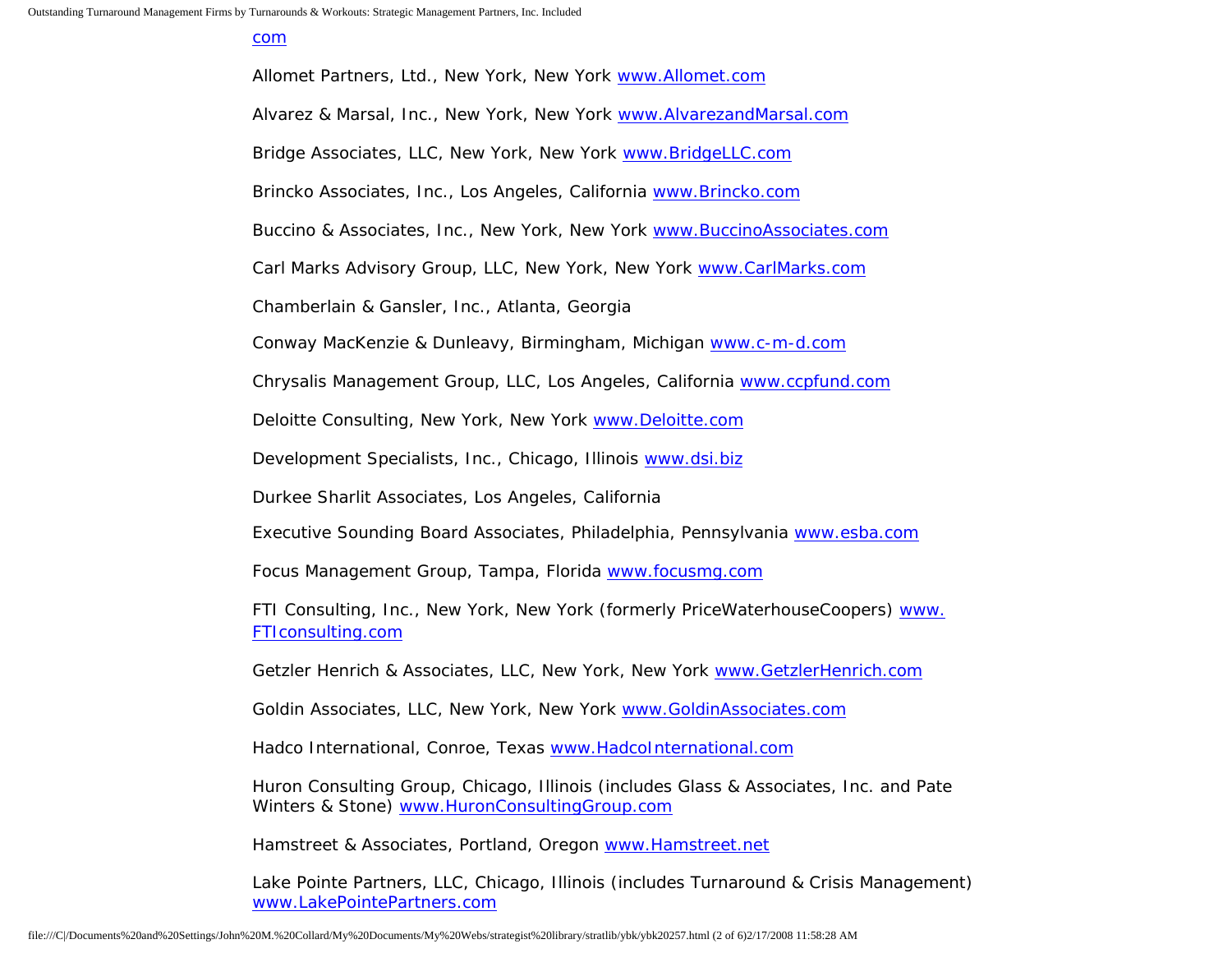Kibel, Green, Inc., Santa Monica, California [www.KibelGreen.com](http://www.kibelgreen.com/)

Mesirow Financial Consulting, LLC, New York, New York [www.MesirowFinancial.com](http://www.mesirowfinancial.com/)

Morris Anderson & Associates, Ltd., Des Plaines, Illinois [www.Morris-Anderson.com](http://www.morris-anderson.com/)

NachmanHaysBrownstein Inc., Narberth, Pennsylvania [www.NHBteam.com](http://www.nhbteam.com/)

Nightingale & Associates LLC, Stamford, Connecticut [www.Nightingale.biz](http://www.nightingale.biz/)

Pace Group, Dallas, Texas

Palmieri Company, New York, New York

PriceWaterhouseCoopers Business Regeneration Services, Dallas, Texas [www.pwc.com](http://www.pwc.com/)

Sigoloff & Associates, Santa Monica, California

Strategic Management Partners, Inc., Annapolis, Maryland [www.StrategicMgtPartners.com](http://www.strategicmgtpartners.com/)

XRoads Solutions Group, Santa Ana, California (formerly Crossroads Capital Partners) [www.XRoadsllc.com](http://www.xroadsllc.com/)

End of Historic List

## Our Firm: [Strategic Management Partners, Inc.](http://www.turnaroundmanagement.us.com/)

[Strategic Management Partners, Inc.](http://www.strategicmanagementpartnersinc.com/) is a nationally recognized turnaround management, corporate renewal governance and equity capital investing firm. Helping clients support litigation, recover assets, restore value to troubled portfolio companies, prepare entities for 'cash out' at maximum value, interim executive leadership, and invest private equity in underperforming distressed troubled opportunities. Advisors to Presidents Bush(41 and 43), Clinton, and Yeltsin, World Bank, EBRD, Company Boards, and Equity Capital Investors on leadership, governance, turnaround management and equity investing. Turnarounds & Workouts Magazine has twice named SMP among the [Top Outstanding](http://members.aol.com/Strategist/twtop12.html) [Turnaround Management Firms](http://members.aol.com/Strategist/twtop12.html). SMP was named [2007 Maryland Small Business of the](http://members.aol.com/Stratlib3/mccsbyr.html) [Year](http://members.aol.com/Stratlib3/mccsbyr.html) and received the Governor's Citation as a special tribute to honor their selection from Governor Martin J. O'Malley, The State of Maryland.

Our Leader:

[John M. Collard](http://www.strategistlibrary.com/) is Chairman of Annapolis, Maryland-based Strategic Management Partners, Inc. (410-263-9100, [www.StrategicMgtPartners.com](http://www.strategicmgtpartners.com/) ) and specializes in interim executive leadership, asset recovery, corporate renewal governance, and investing in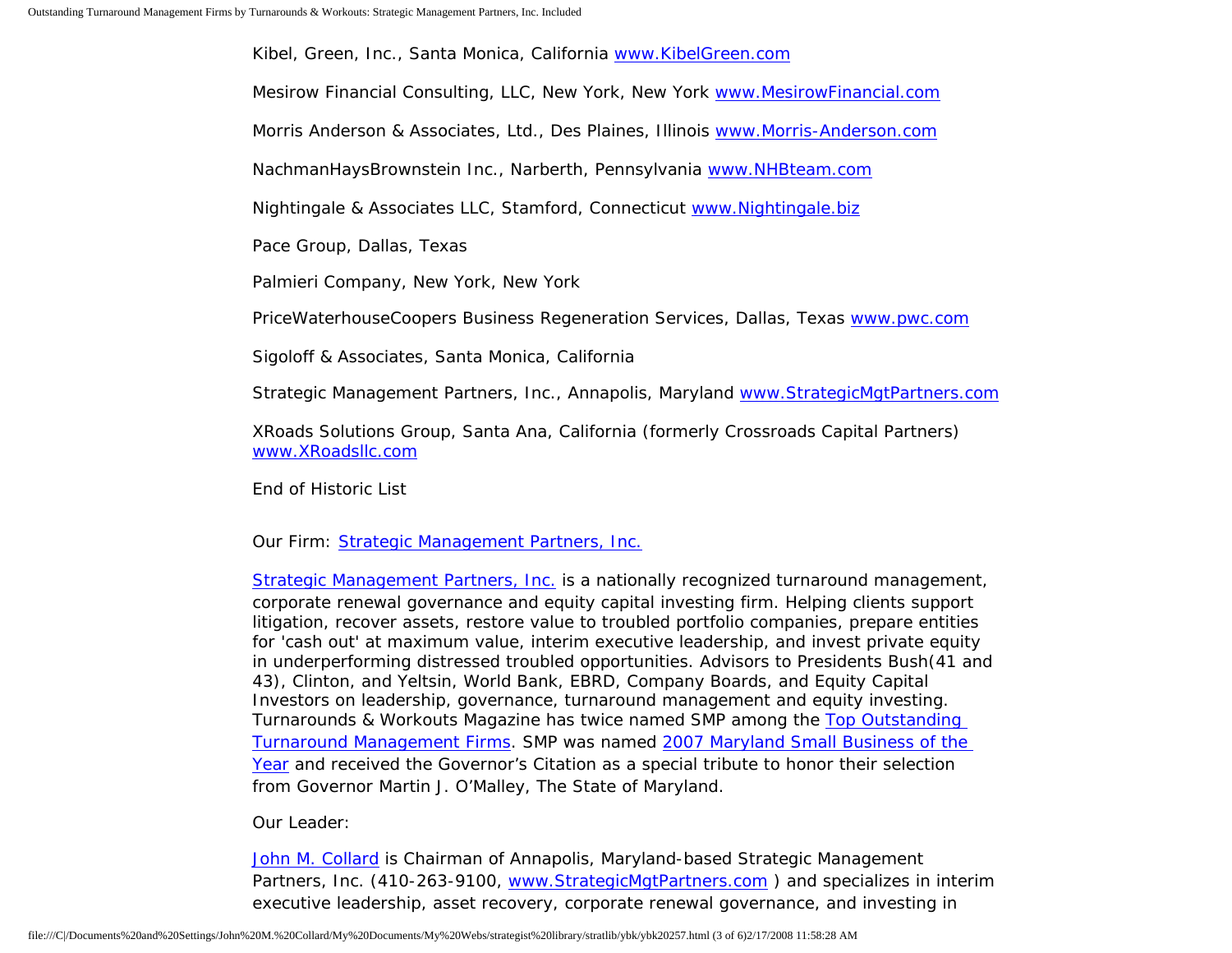underperforming distressed troubled companies. He is [Past Chairman of the Turnaround](http://members.aol.com/Strategist/pastchair.html)  [Management Association,](http://members.aol.com/Strategist/pastchair.html) a Certified Turnaround Professional, and brings 35 years senior C-Level operating leadership, \$85M asset recovery, 40+ transactions worth \$780M+, and \$80M fund management expertise to run troubled companies, and advise company boards, litigators, institutional and private equity investors.

[#](http://members.aol.com/Strategist/home.html)[#](http://members.aol.com/Strategist/sitemap.html)[#](http://members.aol.com/Strategist/urllist.txt)

Reference:

[www.StrategicMgtPartners.com](http://www.strategicmgtpartners.com/)

[StrategicMgtPartners Library](http://members.aol.com/stratlib3/libindx.html)

[Top Outstanding Turnaround Management Firms Historic List](http://members.aol.com/Strategist/twtop12.html)

Turnarounds & Workouts Newsletter [Turnarounds & Workouts Newsletter \(www.bankrupt.](http://www.bankrupt.com/) [com\)](http://www.bankrupt.com/)

[Beard Group Publishing \(www.beardgroup.com\)](http://www.beardgroup.com/)

John M. Collard (John@StrategicMgtPartners.com) Chairman Strategic Management Partners, Inc. 522 Horn Point Drive Annapolis, MD 21403 Phone : 410-263-9100 Fax : 410-263-6094

[www.StrategicMgtPartners.com](http://www.strategicmgtpartners.com/)

More Information [Top Outstanding Turnaround Management Firms Historic List](http://members.aol.com/Strategist/twtop12.html)

[Contact John M. Collard](http://www.expertclick.com/expertClick/contact/default.cfm?Action=ContactExpert&GroupID=1016) ।≡1

[Ask a question with InterviewNetS](http://www.expertclick.com/expertClick/contact/default.cfm?GroupID=1016)M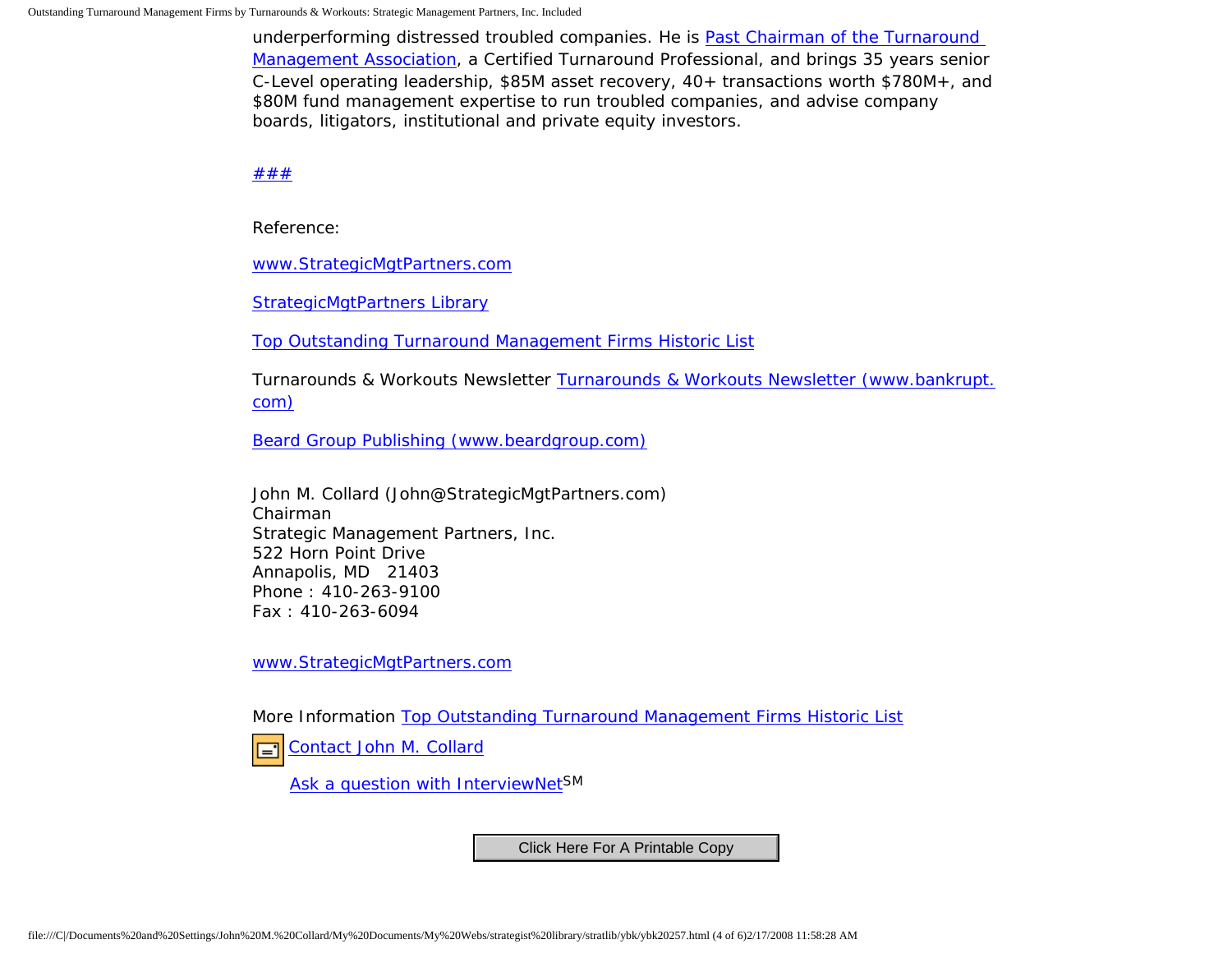| Other experts on these topics:   |
|----------------------------------|
| <b>Management</b>                |
| Leadership                       |
| <b>Planning</b>                  |
| <b>Invest</b>                    |
| <b>Strategy</b>                  |
| <b>Small Business</b>            |
| <b>Strategic Planning</b>        |
| <b>Advisor</b>                   |
| <b>Valuation</b>                 |
| <b>Transition</b>                |
| <b>Value</b>                     |
| <b>Bankruptcy</b>                |
| <b>Crisis Management</b>         |
| <b>Investment management</b>     |
| <b>Governance</b>                |
| <b>CEO Effectiveness</b>         |
| <b>Executive Leadership</b>      |
| <b>Turnaround</b>                |
| <b>Corporate Change</b>          |
| <b>Ethical Issues/Management</b> |
| <b>Startup</b>                   |
| <b>Corporate Restructuring</b>   |
| <b>Executive Transition</b>      |
| <b>Turnaround Management</b>     |
| <b>Venture Capital</b>           |
| <b>Asset Recovery</b>            |
|                                  |

**27. [Corporate Renewal](http://www.expertclick.com/search/default.cfm?SearchCriteria=Corporate Renewal)**